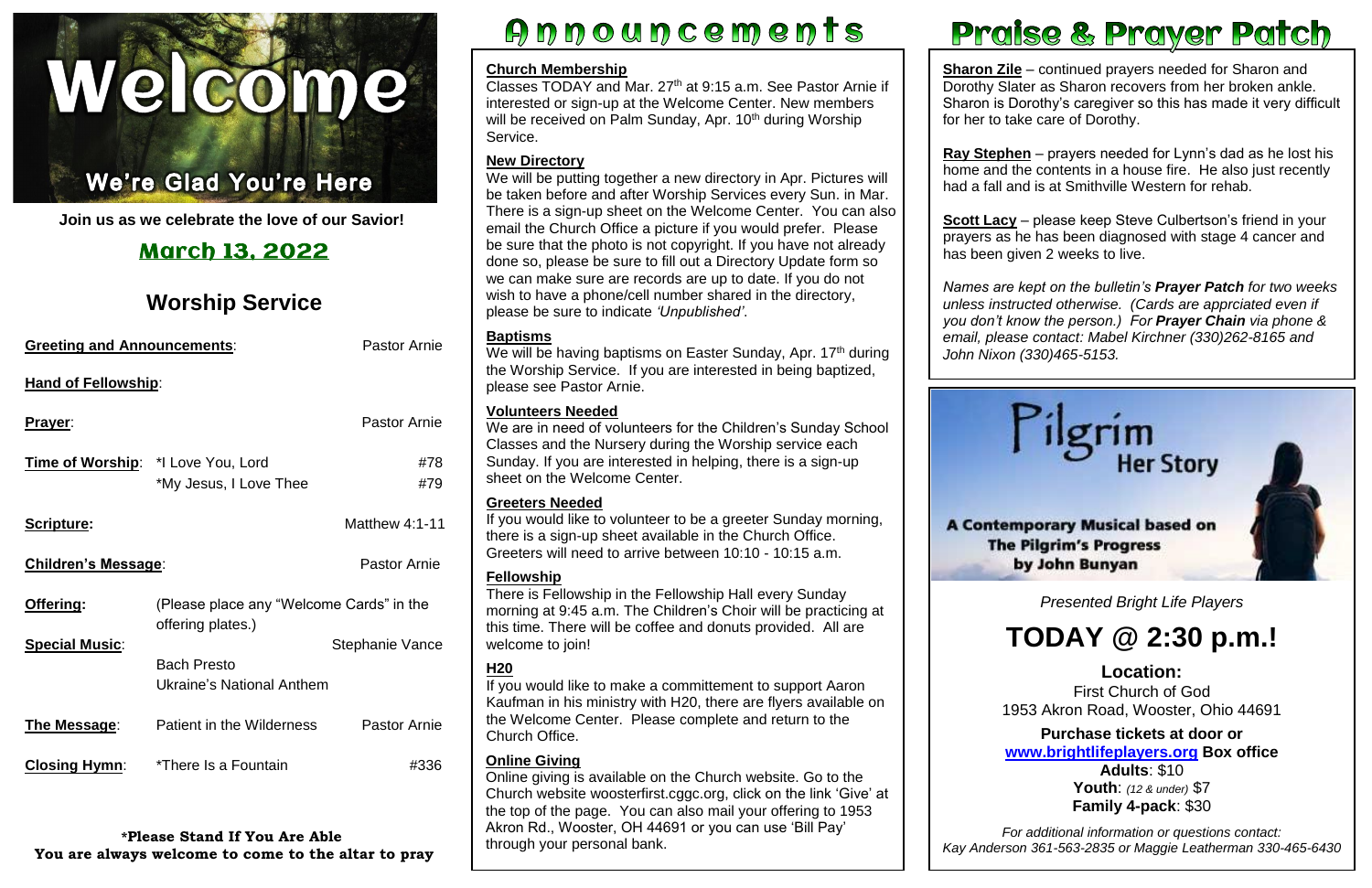# **Scripture**

**1 Samuel 24:1-7 NIV <sup>1</sup>After Saul returned from pursuing the Philistines, he was told, "David is in the Desert of En Gedi." <sup>2</sup> So Saul took three thousand able young men from all Israel and set out to look for David and his men near the Crags of the Wild Goats. <sup>3</sup> He came to the sheep pens along the way; a cave was there, and Saul went in to relieve himself. David and his men were far back in the cave. <sup>4</sup> The men said, "This is the day the LORD spoke of when he said to you, 'I will give your enemy into your hands for you to deal with as you wish.'" Then David crept up unnoticed and cut off a corner of Saul's robe. <sup>5</sup> Afterward, David was conscience-stricken for having cut off a corner of his robe. <sup>6</sup> He said to his men, "The LORD forbid that I should do such a thing to my master, the LORD's anointed, or lay my hand on him; for he is the anointed of the LORD." <sup>7</sup> With these words David sharply rebuked his men and did not allow them to attack Saul. And Saul left the cave and went his way.**

#### Sermon Notes

**Patience Gives** 

- **II. Patience Requires \_\_\_\_\_\_\_\_\_\_\_\_\_\_\_\_\_\_\_\_\_\_**
- **III. When Patience Persists, We Will See God's**

**\_\_\_\_\_\_\_\_\_\_\_\_**

# Week at a Glance

| <b>TODAY:</b>     | 8:00a.m.     | <b>Bible Study</b>         |  |
|-------------------|--------------|----------------------------|--|
|                   | $9:15$ a.m.  | <b>Sunday School</b>       |  |
|                   | $9:45$ a.m.  | Fellowship                 |  |
|                   | $10:30$ a.m. | Worship                    |  |
|                   | 2:30 p.m.    | Pilgrim                    |  |
| <b>TUES 15th:</b> | 4:30 p.m.    | <b>TOPS</b>                |  |
| <b>WED 16th:</b>  | $9:15$ a.m.  | <b>Women's Bible Study</b> |  |
| <b>THUR 17th:</b> |              | <b>St. Patrick's Day</b>   |  |
|                   | 8:30a.m.     | <b>Line Dancing Class</b>  |  |
|                   | $10:30$ a.m. | Al-Anon                    |  |

# Attendance Last Sunday

#### Offering Last Sunday **\$.00**

**First Church** of God

# Ministerial Staff

**Senior Pastor: Arnie Kaufman** Home Phone: (330) 264-6388 E-mail: [pastor@woosterfirst.cggc.org](mailto:pastor@woosterfirst.cggc.org) Office Hours: 9:00 a.m. – 1:00 p.m., Monday - Friday

#### **Secretary: Amanda McVay-White**

Church Phone: (330) 262-3691 E-Mail: info@woosterfirst.cggc.org Office Hours: 7:30 a.m. – 12:30 p.m., Monday - Thursday **Contact Us At …** 1953 Akron Road Wooster, OH 44691 Web: [www.woosterfirst.cggc.org](http://www.woosterfirst.cggc.org/) E-mail: info@woosterfirst.cggc.org Phone: (330) 262-3691 Facebook: First Church of God



#### **Service Cancellation**

- Will be announced over the WQKT radio station
- Outgoing answering machine message to inform of cancellation
- Announcement on the Church's Web Page
- Announcement on the Church's Facebook Page

# **March 13, 2022**

# Patient **In the said**

YouTube QR Code